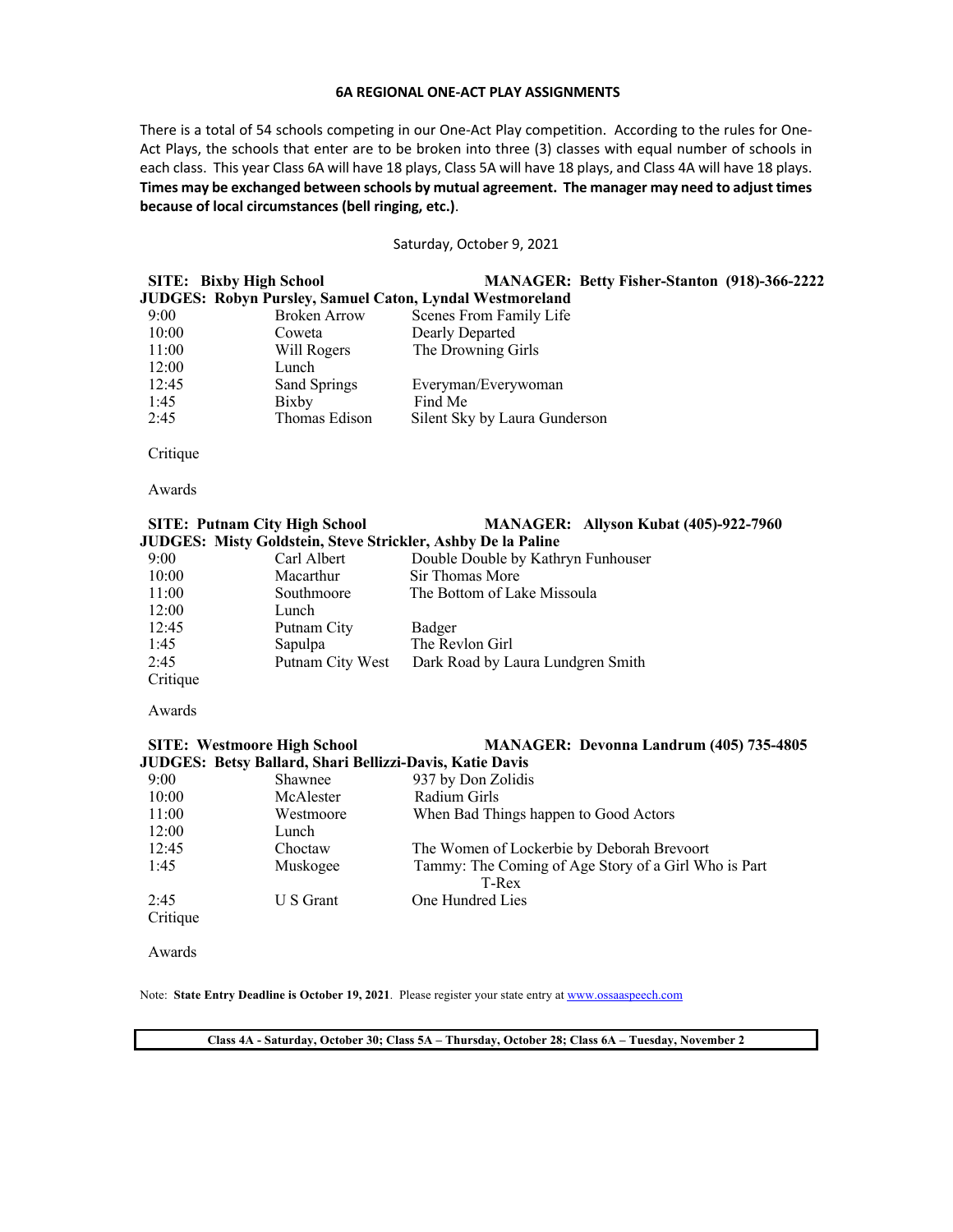# **5A REGIONAL ONE-ACT PLAY ASSIGNMENTS**

There is a total of 54 schools competing in our One-Act Play competition. According to the rules for One-Act Plays, the schools that enter are to be broken into three (3) classes with equal number of schools in each class. This year Class 6A will have 18 plays, Class 5A will have 18 plays, and Class 4A will have 18 plays. **Times may be exchanged between schools by mutual agreement. The manager may need to adjust times because of local circumstances (bell ringing, etc.)**.

Tuesday, October 12, 2021

## **SITE: Weatherford High School MANAGER: Doug Gunselman (580)-816-0374**

# **JUDGES: Steve Strickler, Jessica Salmans, Marji Velharticky-Anderson**

| 9:00     | Classen SAS    | <b>OTHELLO</b>                                   |
|----------|----------------|--------------------------------------------------|
| 10:00    | Duncan         | I want to Give You my Heart, and Eat your Brains |
| 11:00    | Mount St. Mary | The Long View                                    |
| 12:00    | Lunch          |                                                  |
| 12:45    | Weatherford    | Good-bye To The Clown                            |
| 1:45     | Guymon         | Scenes from One Flew Over the Cuckoos Nest       |
| 2:45     | Woodward       | 15 Reasons Not To Be In A Play                   |
| Critique |                |                                                  |

Awards

# **SITE: Stigler High School** MANAGER: **Kasey Parsons (918)- 680-1050**

## **JUDGES: Samuel Caton, Alysia Shephard, Jody Batie**

| 9:00  | Wagoner  | An Absolutely True Story (As Told by a Bunch<br>of Lying Liars) by Ian Wethy |
|-------|----------|------------------------------------------------------------------------------|
| 10:00 | Stigler  | 12 Angry Women                                                               |
| 11:00 | Marietta | Orphan Trains                                                                |
| 12:00 | Lunch    |                                                                              |
| 12:45 | Ardmore  | 26                                                                           |
| 1:45  | Ada      | The Legend of Sleepy Hollow                                                  |
| 2:45  | McLoud   | Lift Every Voice                                                             |
|       |          |                                                                              |

Critique

Awards

# **SITE: Oologah High School MANAGER: Jennifer Denslow (918)-443-6231 JUDGES: Betty Fisher-Stanton, Inda Jo Conway, Paul Westbrook**

| 9:00     | Glenpool        | All I Really Need to Know I Learned From Being |
|----------|-----------------|------------------------------------------------|
|          |                 | a Zombie                                       |
| 10:00    | Metro Christian | Alice In Wonderland                            |
| 11:00    | Grove           | Aftermath                                      |
| 12:00    | Lunch           |                                                |
| 12:45    | Oologah         | The Cover of Life                              |
| 1:45     | Guthrie         | Lockdown by Douglas Craven                     |
| 2:45     | <b>Bristow</b>  | Amelia, Once More                              |
| Critique |                 |                                                |

Awards

Note: **State Entry Deadline is October 19, 2021**. Please register your state entry at www.ossaaspeech.com

**Class 4A - Saturday, October 30; Class 5A - Thursday, October 28; Class 6A – Tuesday , November 2**